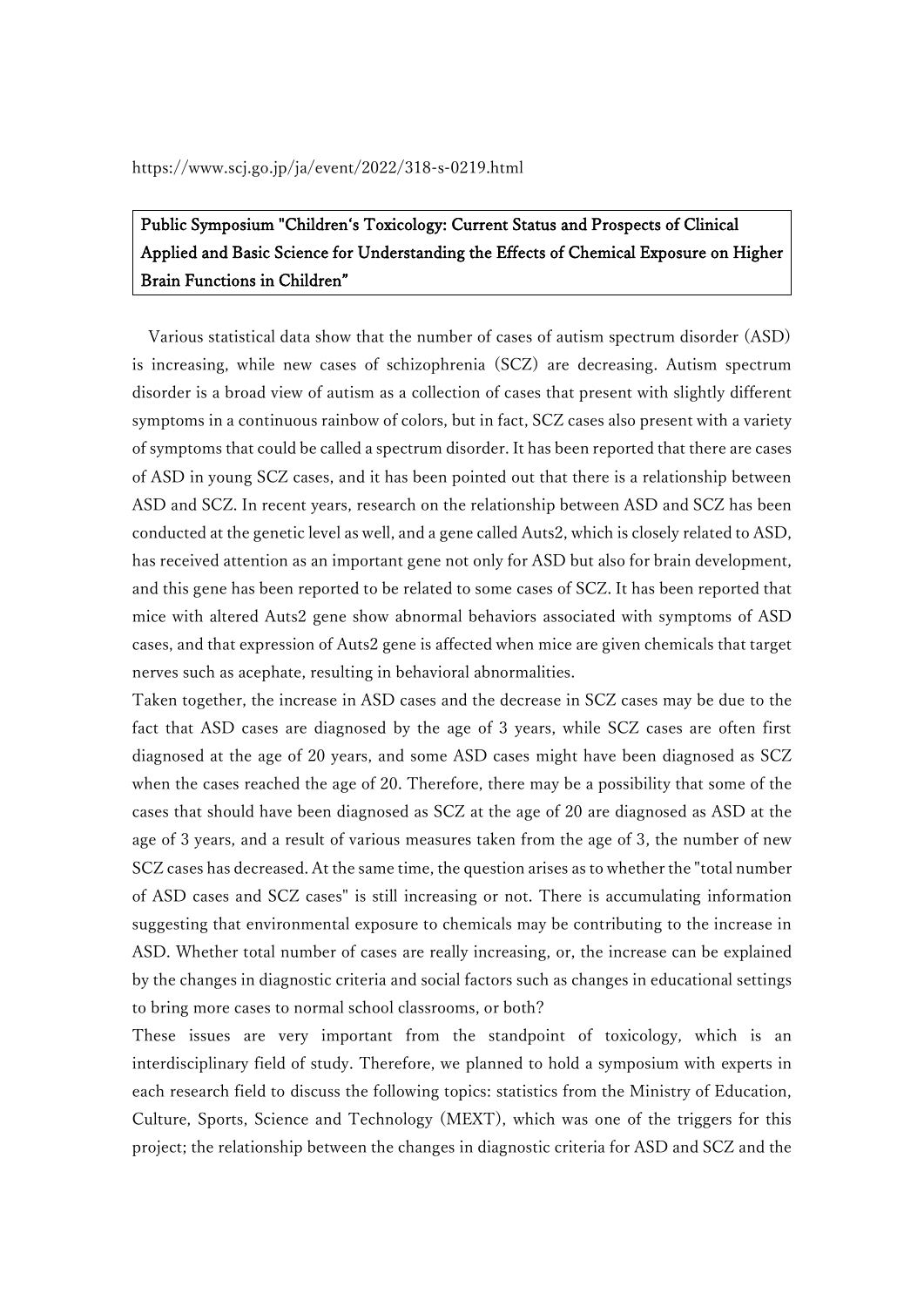number of cases; the current status and prospects of molecular biological analysis of ASD and SCZ, including the Auts2 gene; and the effects of environmental factors, including exposure to chemical substances (including epigenetic effects). We are looking forward to your participation.

-----------------

Saturday, February 19, 2022, 13:00-17:20 On line

#### 13:00 Opening Remarks

Jun Kanno (Affiliate Member of Science Council of Japan, National Institute of Health Sciences)

Chair: Seiichiro Himeno (Affiliate member of Science Council of Japan, Visiting Professor, Faculty of Pharmaceutical Sciences, Showa University)

#### 13:10 "Relationship between birth weight and neurodevelopment in children"

Tsuyoshi Ichikawa (Lecturer, Faculty of Medicine, Dokkyo Medical University)

#### 13:40 "Environmental Factors in Autism Spectrum Disorders"

Hideo Matsuzaki (Professor, Research Center for Child Mental Development, University of Fukui)

## 14:10 "Epidemiology of Autism and Schizophrenia"

Kenji Tsuchiya (Specially Appointed Professor, Research Center for Child Mental Development, Hamamatsu University School of Medicine)

#### Break 14:40 - 14:50

## 14:50 "Research on ASD/SCZ based on genome analysis"

Norio Ozaki (Member of Science Council of Japan, Secretary of the Second Section of SCJ, Professor, Graduate School of Medicine, Nagoya University)

#### 15:20 "Emotional and cognitive behavioral effects of oral acephate administration in mice".

Kentaro Tanemura (Professor, Graduate School of Agricultural Science, Tohoku University) 15:50 "AUTS2 gene, brain neurodevelopment, and psychiatric disorders".

Mikio Hoshino (Director, Department of Pathophysiology and Biochemistry, National Institute of Neuroscience, National Center of Neurology and Psychiatry)

## Break 16:20 - 16:30

## 16:30 - 17:10

Panel Discussion Chair: Jun Kanno Panelists